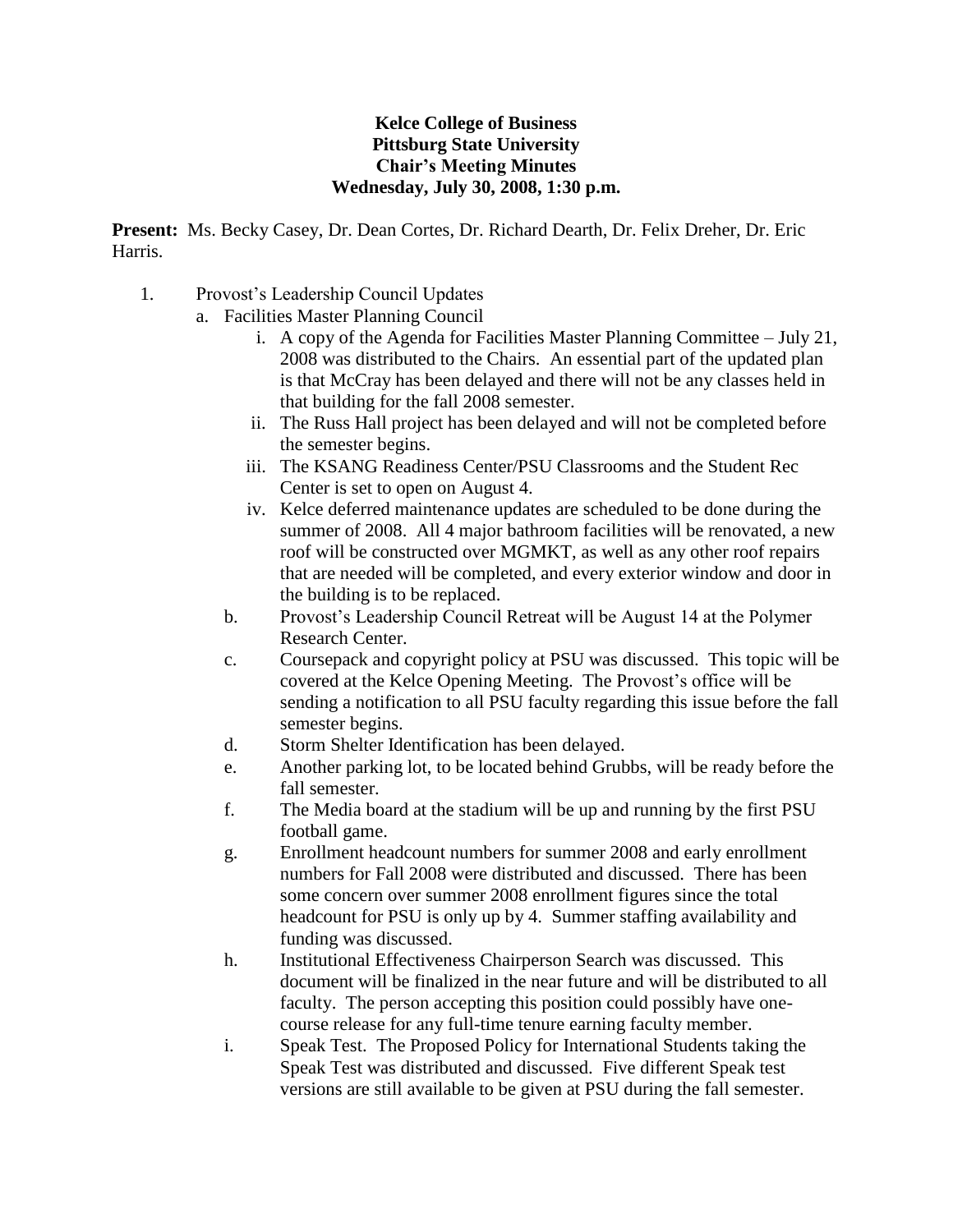Students can re-take the test 1 time. In the Spring 2009 there should be more Speak tests available.

- j. PR Stories. Each department/college is responsible for getting their individual stories in to the Public Relations Department for publication. Chairs are asked to e-mail informational stories about faculty or alumni to the PR department with a copy to Dr. Scott.
- k. The International Studies Major was discussed. The Social Science Department has discussed taking this major from the Department of Social Sciences and making it an independent program under Arts & Sciences. The College of Business utilizes some of the program offerings within some of its majors. Dr. Dearth has asked for input before there are changes made since this could affect some College of Business majors.
- l. Introductions at Opening Meeting. A list of all new faculty and newly assigned faculty was distributed as prepared by the President's Office. Dr. Dearth asked Chairs to introduce each of their new faculty at the Opening Meeting.
- m. Planning Exercise for Budget Cuts Due August 15. There was a brief discussion on the study that is being conducted and on possible budget cuts in FY 09 and FY 10.
- n. University Professor Reception. This will be held sometime during the fall 2008 and will honor all faculty who have had university professor status.
- o. Change in IEP grading procedures was discussed as per handout.
- 2. Updates from Academic Departments
	- a. Management and Marketing.
		- i. Brian Duncan will be teaching the new section of Legal  $& Social$  in the fall.
	- b. Computer Science/Information Systems
		- i. No Report
	- c. Accounting.
		- i. They are ordering new letterhead from Pittcraft and should officially list the College as "Kelce College of Business" on that letterhead.
	- d. Economics, Finance & Banking.
		- i. Dr. Cortes stated that Dr. Brad Hodson has agreed to teach one of Dr. Smith's classes for the fall and they are still looking for instructors for his other 2 classes.
		- ii. Discussed the Grad Now project.
- 3. Discussion Items
	- a. AACSB.
		- i. The last draft of the Fifth Year Maintenance Report was distributed for discussion, review and input. The report is due this Friday, August 1 to AACSB.
		- ii. Dr. Harris and Dr. Dearth have been working on assessment issues and reports which will be required by the AACSB Review Team. Dr. Harris